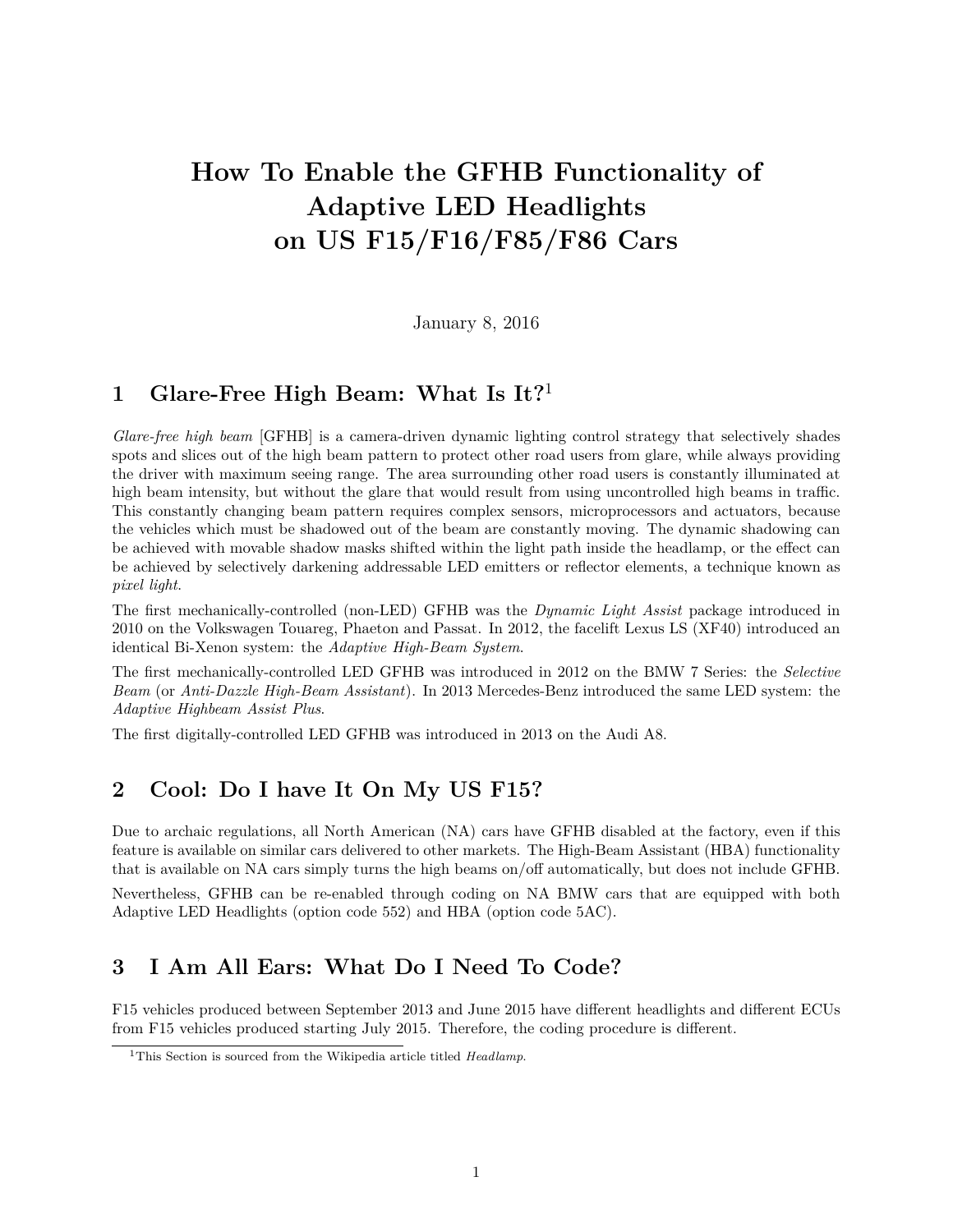The two coding steps required to enable GFHB on pre-July 2015 F15 vehicles are described in Appendix 1 and the two coding steps required to enable GFHB on post-July 2015 F15 vehicles are described in Appendix 2.<sup>2</sup> Basically, the combined effect of these steps is to set the coding parameters that are relevant for the operation of GFHB to the same values that would have been set at the factory for a similar car sold in the European market, while at the same time adjusting for the lack of cornering lights on US vehicles.

If you have had your F15 coded before December 2015 in order to enable GFHB, it is almost certain that only the first of the required steps was implemented. While this results in the light beams moving around in response to other traffic, the dynamic shadowing is not enabled and thus the feature is not operating correctly, glaring other traffic. If you are in doubt, ask for the help of somebody with a car with a nondimming rear view mirror: drive behind that car with GFHB active and then ask the driver if he or she was glared by your car. If the answer is affirmative, most likely only the first coding step was implemented.

## **4 Credits**

This note is a result of the investigational work performed by the following Bimmerfest forum members (listed in alphabetical order): delviacv2, dmnc02, PlayTookies, waynes1982 and 2014\_F15, as well by the members of both Bimmerfest and Bimmerpost that continued to maintain a healthy dose of skepticism that the GFHB functionality they had coded on their cars was working as designed. Shawnsheridan provided the initial insight of looking at the ECE VO values.

A lot of additional information on GFHB can found in the Bimmerfest thread titled "F30/F31/F32/F33 RE-coding no-dazzle high-beam assistance?" and in the Bimmerpost thread titled "Adaptive LED lighting turned on–wow".

<sup>&</sup>lt;sup>2</sup>Implementing these steps requires basic familiarity with coding BMW cars. There are several excellent introductions to this on the Internet and the required software is freely available if you want to do it yourself: if you own a BMW, it is a skill well worth learning. Otherwise, just ask for the help of a BMW coder.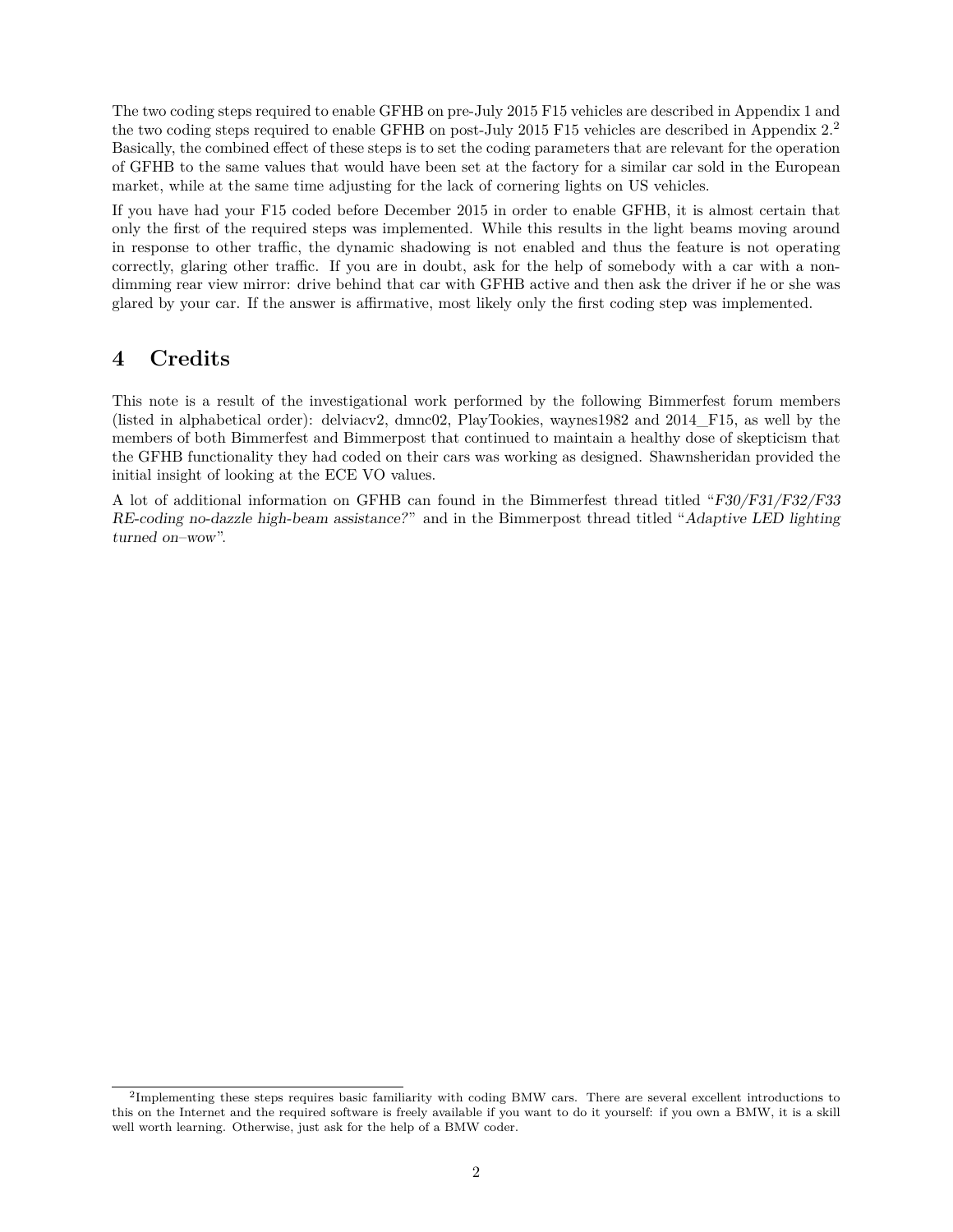# **Appendix 1**

Below are the steps required to fully enable GFHB on F15 vehicles produced before July 1, 2015.

## **Step 1:**

Remove 5AP and 8S4 from the FA/VO and VO code the following ECUs: BDC\_BODY, either FLA or KAFAS (whichever is present), both TMS and both LHM.

#### **Step 2:**

Change the values of the 16 functions in the following table from the "US VO Value" (which is what you should have after performing Step 1 above) to the corresponding "ECE VO Value" and confirm that the Werte matches the value in the last column of the table.

Make sure you pay attention to which ECU (LHM [43] or LHM [44]) you are editing.

For the function M3 in LHM [43] and LHM [44], start by selecting init\_ECE\_F015 and then edit the Werte directly so as to change the 4th byte from 19 to 00: the literal value will automatically appear as Unknown the next time you read the coded values in the LHM ECUs.

| ECU      | Function | US VO Value  | Werte                                   | ECE VO Value  | Werte                                                   |
|----------|----------|--------------|-----------------------------------------|---------------|---------------------------------------------------------|
| LHM [43] | M1       | init US F015 | FA FA 00 00 00 C8 00                    | init ECE F015 | FA 64 00 00 00 FA 00                                    |
| LHM [43] | M2       | init US F015 | FA FA<br>00 00 00 C8 00                 | init ECE F015 | FA 64 00 00 00 FA 00                                    |
| LHM [43] | MЗ       | init US F015 | FA FA<br>00 <sub>o</sub><br>00 00 C8 00 | Unknown       | FA 00 00<br>00 00 FA 00                                 |
| LHM [43] | M4       | init US F015 | 00 00 C8 00<br>FA FA 00                 | init ECE F015 | 00 <sup>1</sup><br>00 00 C8 00<br>00 <sup>2</sup><br>FA |
| LHM [43] | M14      | init US F015 | FA 4B<br>00 00 C8 FA<br>7D.             | init ECE F015 | FA 00 00 FA 00<br>FA 00                                 |
| LHM [43] | M15      | init US F015 | FA 4B<br>00 00 C8 FA<br>7D              | init ECE F015 | FA FA FA 00 00 FA FA                                    |
| LHM [44] | M1       | init US F015 | 00 00 C8 00<br>FA FA 00                 | init ECE F015 | FA FA 00 00 00 FA 00                                    |
| LHM [44] | M2       | init US F015 | FA FA 00<br>00 00 C8 00                 | init ECE F015 | FA FA 00 00 00 FA 00                                    |
| LHM [44] | ΜЗ       | init US F015 | FA FA 00<br>00 00 C8 00                 | Unknown       | FA BB 00 00 00 FA 00                                    |
| LHM [44] | M4       | init US F015 | FA FA 00 00 00 C8 00                    | init ECE F015 | FA 00 00 00 00 C8 00                                    |
| LHM [44] | M6       | init US F015 | FA FA 00 00 00 C8 00                    | init ECE F015 | FA FA 00 00 00 FA 00                                    |
| LHM [44] | M7       | init US F015 | FA FA 00 00 00 C8 00                    | init ECE F015 | FA FA 00 00 00 FA 00                                    |
| LHM [44] | M8       | init US F015 | FA FA 00 00 00 C8 00                    | init ECE F015 | FA FA 00 00 00 FA 00                                    |
| LHM [44] | M9       | init US F015 | FA FA 00<br>00 00 C8 00                 | init ECE F015 | FA FA 00 00 00 FA 00                                    |
| LHM [44] | M14      | init US F015 | FA 4B<br>00 00 C8 E1<br>7D              | init ECE F015 | FA FA FA 00 00 FA 00                                    |
| LHM [44] | M15      | init US F015 | FA 4B<br>00 00 C8 E1<br>7D.             | init ECE F015 | FA FA FA 00 00 FA FA                                    |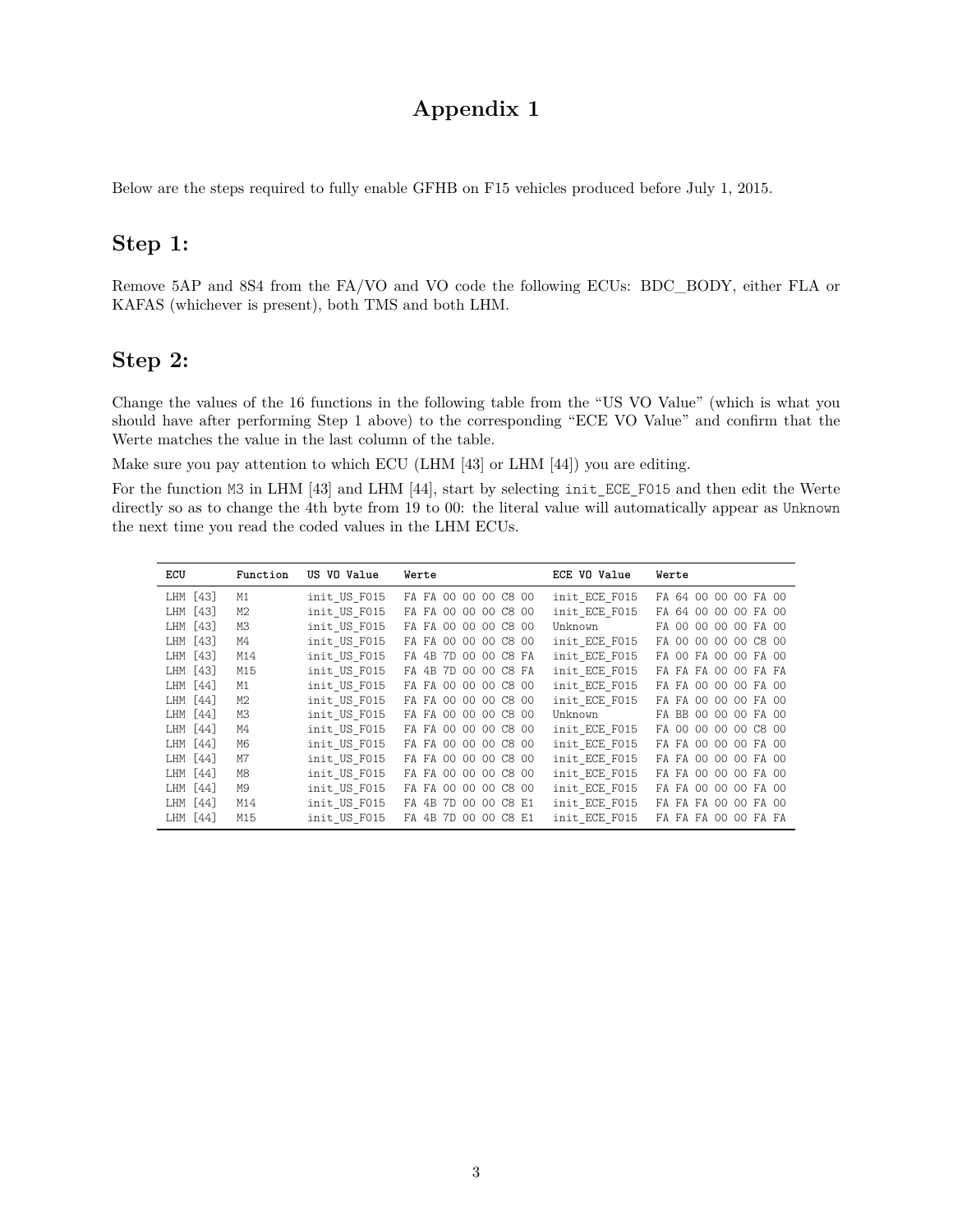## **Appendix 2**

Below are the steps required to fully enable GFHB on F15 vehicles produced after July 1, 2015.

#### **Step 1:**

Remove 5AP and 8S4 from the FA/VO and VO code the following ECUs: BDC\_BODY, either FLA or KAFAS (whichever is present) and both FLE.

#### **Step 2:**

In each FLE, change the values of the 22 functions in the following table from the "US VO Value" (which is what you should have after performing Step 1 above) to the corresponding "ECE VO Value" and confirm that the Werte matches the value in the last column of the table. Note that Volles\_Fernlicht\_[*. . .*]\_Idx stands for Volles\_Fernlicht\_\_Lichthupe\_Idx.

For the function SIDEMRKLGT Idx, edit the Werte directly so as to change the 4th byte from 0C to 0F: the literal value will automatically appear as Unknown the next time you read the coded values in the FLE ECUs.

Do not change CORNL\_Idx.

| Function                  | US VO Value        | Werte                                               | ECE VO Value | Werte                             |
|---------------------------|--------------------|-----------------------------------------------------|--------------|-----------------------------------|
| Stadt V Idx               | F015Wert SA552 SAE | 01 01 01 01 02 03 01 01 01 01                       | F015Wert     | 04 01 01 01 02 03 01 01 05 01     |
| SAE Idx                   | F015Wert SA552 SAE | 01 01 01 01 02 03 01 01 01 01                       | F015Wert     | 04 01 01 01 02 03 01 01 01 01     |
| H plus4 Idx               | F015Wert SA552 SAE | 01 01 01 01 02 03 01 01 01 01                       | F015Wert     | 04 01 01 01 02 03 01 01 01 01     |
| Blendfreies Fernlicht Idx | F015Wert SA552 SAE | 01 01 01 01 02 03 01 01 01 01                       | F015Wert     | 01 06 01 01 06 06 01 01 01 01     |
| Volles Fernlicht [] Idx   | F015Wert SA552 SAE | 04 05 01 01 06 04 07 01 01 01                       | F015Wert     | 07 07 01 01 07 07 07 01 01 01     |
| DRL Idx                   | F015Wert SA552 SAE | 01 01 09 01 01 01 01 01 01 08                       | F015Wert     | 01 01 0A 01 01 01 01 01 01 0B     |
| POLI1 Idx                 | F015Wert SA552 SAE | 01 01 0A 01 01 01 01 01 01 08                       | F015Wert     | 01 01 0C 01 01 01 01 01 01 0B     |
| POLI2 Idx                 | F015Wert SA552 SAE | 01 01 0A 01 01 01 01 01 01 08                       | F015Wert     | 01 01 0C 01 01 01 01 01 01 0B     |
| POLI3 Idx                 | F015Wert SA552 SAE | 01 01 0A 01 01 01 01 01 01 08                       | F015Wert     | 01 01 0C 01 01 01 01 01 01 0B     |
| PLI Idx                   | F015Wert SA552 SAE | 01 01 0A 01 01 01 01 01 01 08                       | F015Wert     | 01 01 0C 01 01 01 01 01 01 0B     |
| WELL1 Idx                 | F015Wert SA552 SAE | 08 01 01 01 01 01 08<br>01 01<br>0B                 | F015Wert     | 01 01 0E 01 01 01 01 01 01 0B     |
| WELL2 Idx                 | F015Wert SA552 SAE | 08 01 01 01 01 01 08<br>01 01<br>- OB               | F015Wert     | 01 01 0E 01 01 01 01 01 01 0B     |
| WELL3 Idx                 | F015Wert SA552 SAE | 01 0C 01 08 01 01 01 01 01 08                       | F015Wert     | 01 OF 01 01 01 01 01 01 01 0B     |
| WELL4 Idx                 | F015Wert_SA552 SAE | 01 0C 01 08 01 01 0C 01 01 08                       | F015Wert     | 01 OF 01 01 01 01 OF 01 01 OB     |
| FMH Idx                   | F015Wert SA552 SAE | 08 OE OD 01 01 01 08<br>OR<br>OD 01                 | F015Wert     | 10 01 0E 01 10 10 01 01 01 0B     |
| REMLI Idx                 | F015Wert SA552 SAE | 08 OE OD 01 01 01 08<br>$OD$ $O1$<br>0 <sub>B</sub> | F015Wert     | 10 01 0E 01 10 10 01 01 01 0B     |
| HBBLINK Idx               | F015Wert SA552 SAE | 01 01 01 01 01 01 01<br>01 01<br>$\Omega$ 1         | F015Wert     | 08 OF 01 OF OF 08 01 01 OB<br>0F. |
| DWABLINK Idx              | F015Wert SA552 SAE | OC 01 01 01 01 OC 01 08<br>01 01                    | F015Wert     | 01 01 01 01 01 01 01 0F 01 01     |
| PANICMODE Idx             | F015Wert SA552 SAE | OC 01 01 01 01 OC 01 08<br>01 01                    | F015Wert     | 01 01 01 01 01 01 01 01 01 01     |
| RAIDALARM Idx             | F015Wert SA552 SAE | 01 01 01 01 01 01 01 01 01 01                       | F015Wert     | 01 08 OF 01 01 01 08 OF 01 11     |
| BLINKEN Idx               | F015Wert SA552 SAE | 01 01 01 01 01 01 01 0C 01 OF                       | F015Wert     | 01 01 01 01 01 01 01 0F 01 11     |
| SIDEMRKLGT_Idx            | F015Wert SA552 SAE | 01 01 01 0C 01 01 01 01 01 01                       | Unknown      | 01 01 01 0F 01 01 01 01 01 01     |

In addition, in each FLE, change the values of the 79 functions in the following table from the "US VO Value" (which is what you should have after performing Step 1 above) to the corresponding "ECE VO Value" and confirm that the Werte matches the value in the last column of the table.